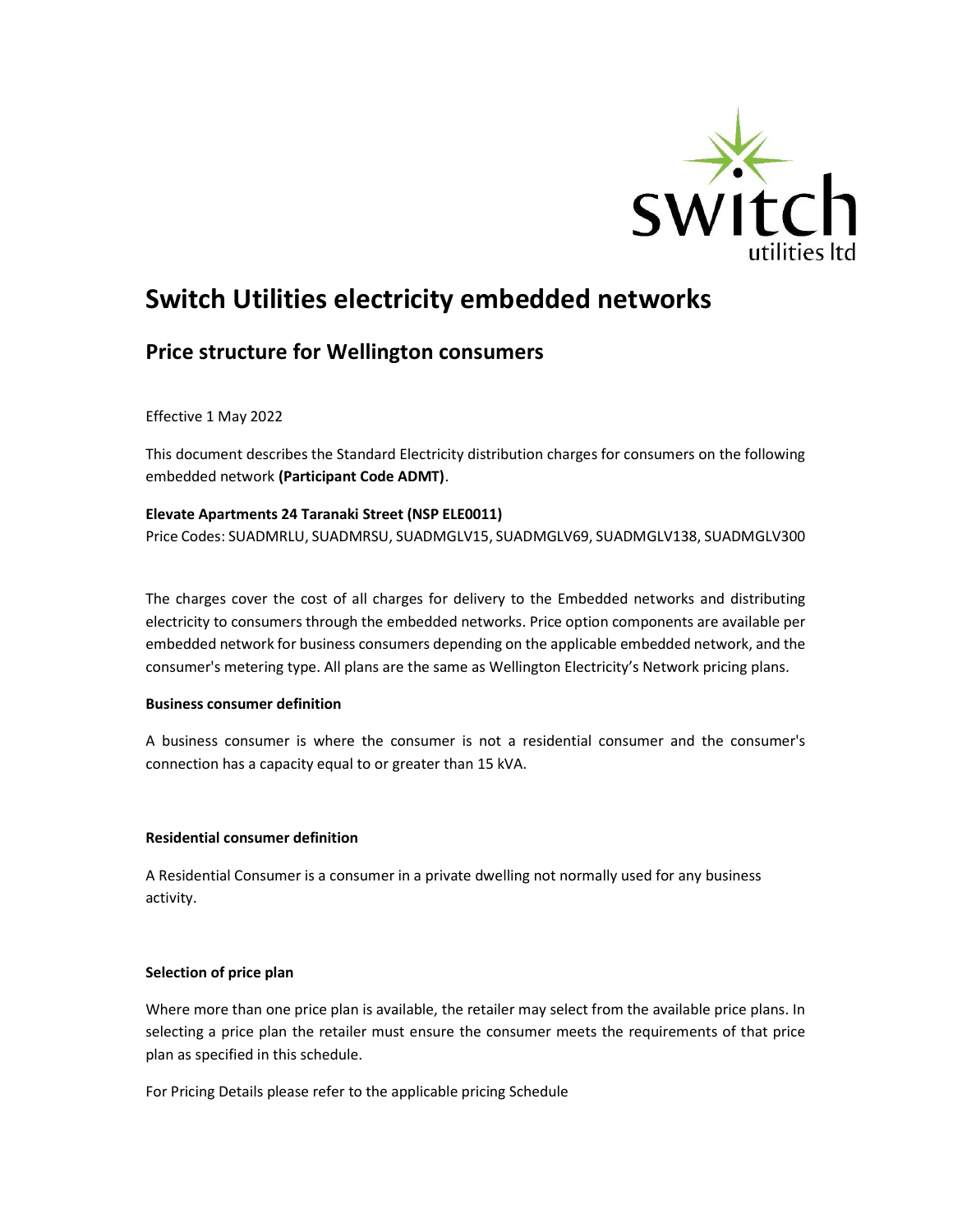#### 1. Business metered price plan

The following Price Plans apply to business consumers where there is a metered connection

- $\bullet$  \*GLV15
- $\bullet$  \*GLV69
- $\bullet$  \*GLV138
- \*GLV300
- $\bullet$  \*GTX1500

For Pricing Details please refer to the applicable pricing Schedule

- The fixed charge (e.g.: SUADMGLV15-FIXD) is a daily charge applied to the number of days each business consumer's point of connection is energised and connected to the embedded network.
- The variable charge (e.g.: SUADMGLV15-24UC) applies to all electricity distributed to the embedded network business consumers.

# 2. Residential metered price plan

The following Price Plans apply to residential consumers where there is a metered connection

- \*RSU (Standard User)
- \*RLU (Low User)

A Low User is a residential consumer who consumes 8000 kWh or less per year at their primary place of residence and who is on a low user residential retailer price option. A Standard User is a residential consumer who consumes more than 8000 kWh per year and who is on a standard user residential retailer price option.

If Switch Utilities is satisfied that the "Low User" Price Category has been incorrectly allocated to an End-Consumer's ICP (that is, the End-Consumer does not meet the criteria for the Low Usage Price Category) it may reassign the End-Consumer to the "Standard User" category and retrospectively apply billing adjustments. The same applies in the case of End-Consumers on the "Standard User" price category reassigned to the "Low User" Price Category.

- The fixed charge (e.g.: SUADMRSU-FIXD) is a daily charge applied to the number of days each consumer's point of connection is energised and connected to the embedded network.
- The variable charge (e.g.: SUADMRSU-24UC) applies to all electricity distributed to the embedded network Residential consumers.